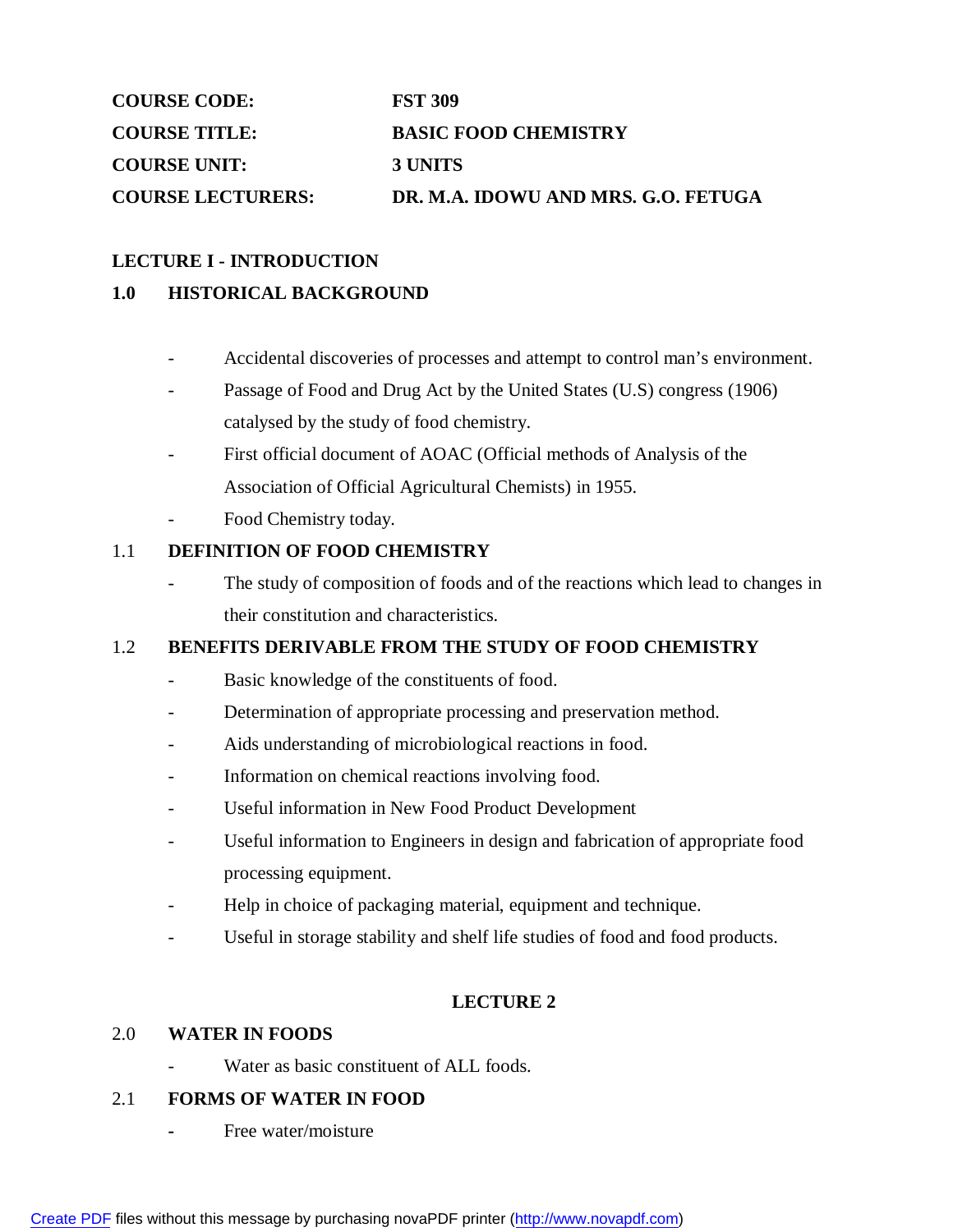- Hydrates of water
- Imbibes water
- Adsorbed water

# 2.2 **PROPERTIES OF WATER**

- Structure and Bonds in water H2O, covalent and H-bonds.
- Some physical properties of water and ice.
	- \* Density
	- \* Vapour pressure
	- \* Refractive index
	- \* Viscosity
	- \* Specific heat
	- \* Heat of vapourization
	- \* Thermal conductivity
	- \* Dielectric constant
	- \* Coefficient of thermal expansion
	- \* Melting point
	- \* Boiling point.

## 2.3 **WATER ACTIVITY**

- The concept of water activity relates the moisture (water) in a food to the RH of the air surrounding the food and is defined as ratio of the partial pressure of water in a food to the vapour pressure of water at the same temperature.

 $a_w = p/p_0$  wherre P = vapour pressure of water in food

 $P<sub>o</sub>$  = vapour pressure of pure water at the same temperature

 $a_w$  = Water Activity.

OR aw can be defined as the ratio of the vapour pressure of water in a food to the saturated vapour pressure of water at the same temperature.

i.e.  $P/P_0$  where  $P$  (pa) = Vapour pressure of water in food

 $P_{o}$  = Vapour pressure of pure water at the same temperature.

 $a_w$  = water activity

- for pure water  $a_w = 1.0$
- High m.c. amount of moisture > that of solids,  $a_w \le 1.0$
- Adsorption process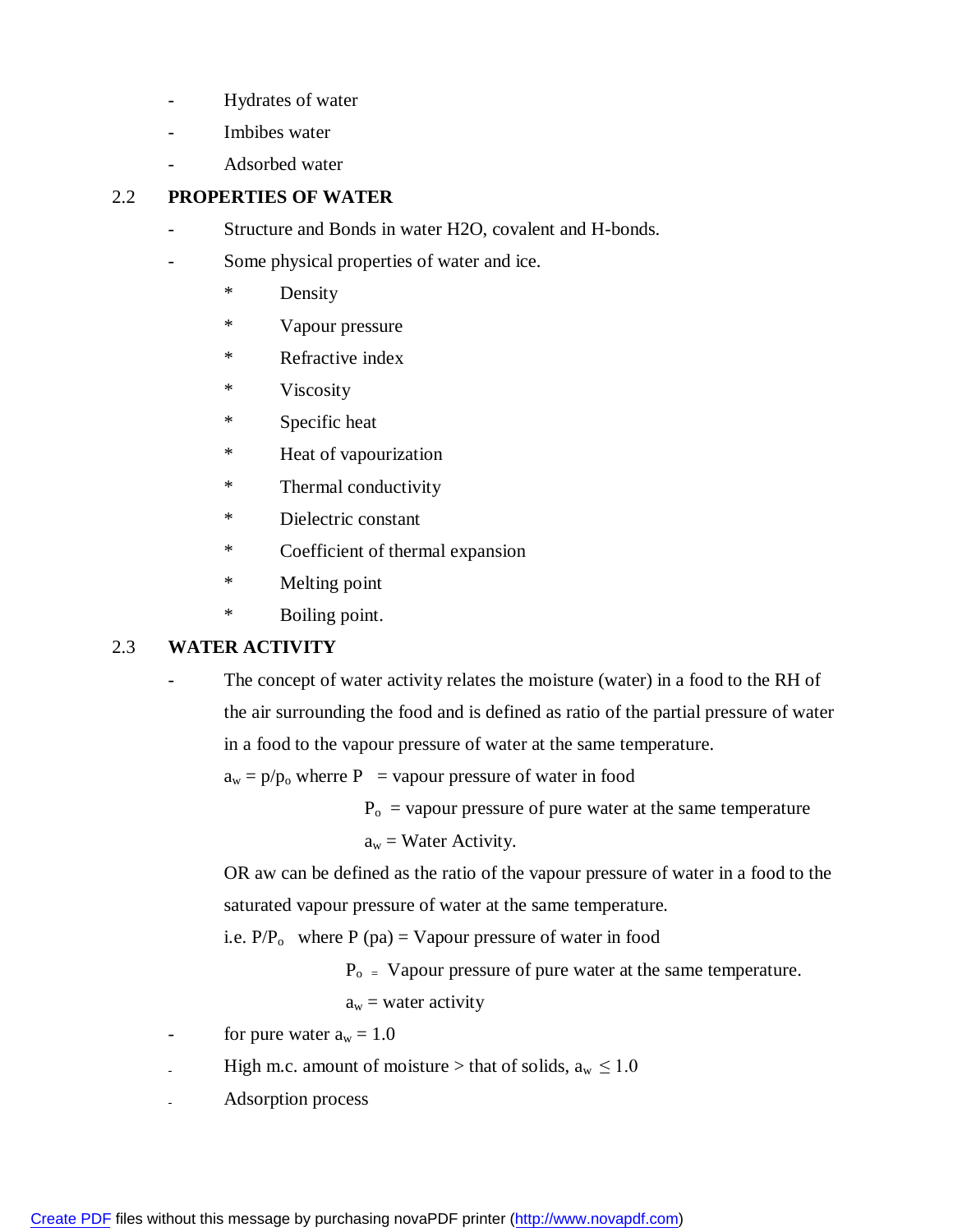Dry product subjected to increasing moisture levels in the surrounding/Environment.

Desorption process

Moist product gradually equilibrating with lower moisture levels of the surrounding/environment.

- Hysteresis loop
	- Difference between abdorption and desorption isotherms.
		- It occurs because adsorption and desorption isotherms are more identical.

### 2.4 **WATER ACTIVITY AND FOOD SPOILAGE**

- **-** Moisture content and a<sup>w</sup> are important factors which affect ratio of spoilage of food in terms of chemical, biochemical and microbiological reaction.
- **-** for M.c 5-15% moist, dried foods (powdered) Great storage stability
- **-** M.C. 20-40% Intermediate moisture foods less stable than dried foods.

### 2.4.1 **Biochemical/Chemical Reactions Attached By a<sup>w</sup>**

- Most Enzymes are inactivated when  $a_w < 0.85$  e.g. Amylases, peroxidases etc
- Lipases are still active at  $a_w$  0.3 or less.
- Maillard reactions occur at  $a_w 0.6 0.7$ .

### 2.4.2 **Microbiological reactions**

- Bacterial growth Impossible at  $a_w < 0.90$
- Molds and yeasts Inhibited between  $a_w$  0.88 0.80
- Osmophilic yeasts can grow at  $a_w$  of 0.65

## **LECTURE 3**

### 3.0 **PROTEINS**

- **-** Complex organic substances present in all living matter (plants, animals and microorganisms).
- **-** ALL proteins, apart from consisting of C, H and O also contains N and sometimes may contain S as well as P.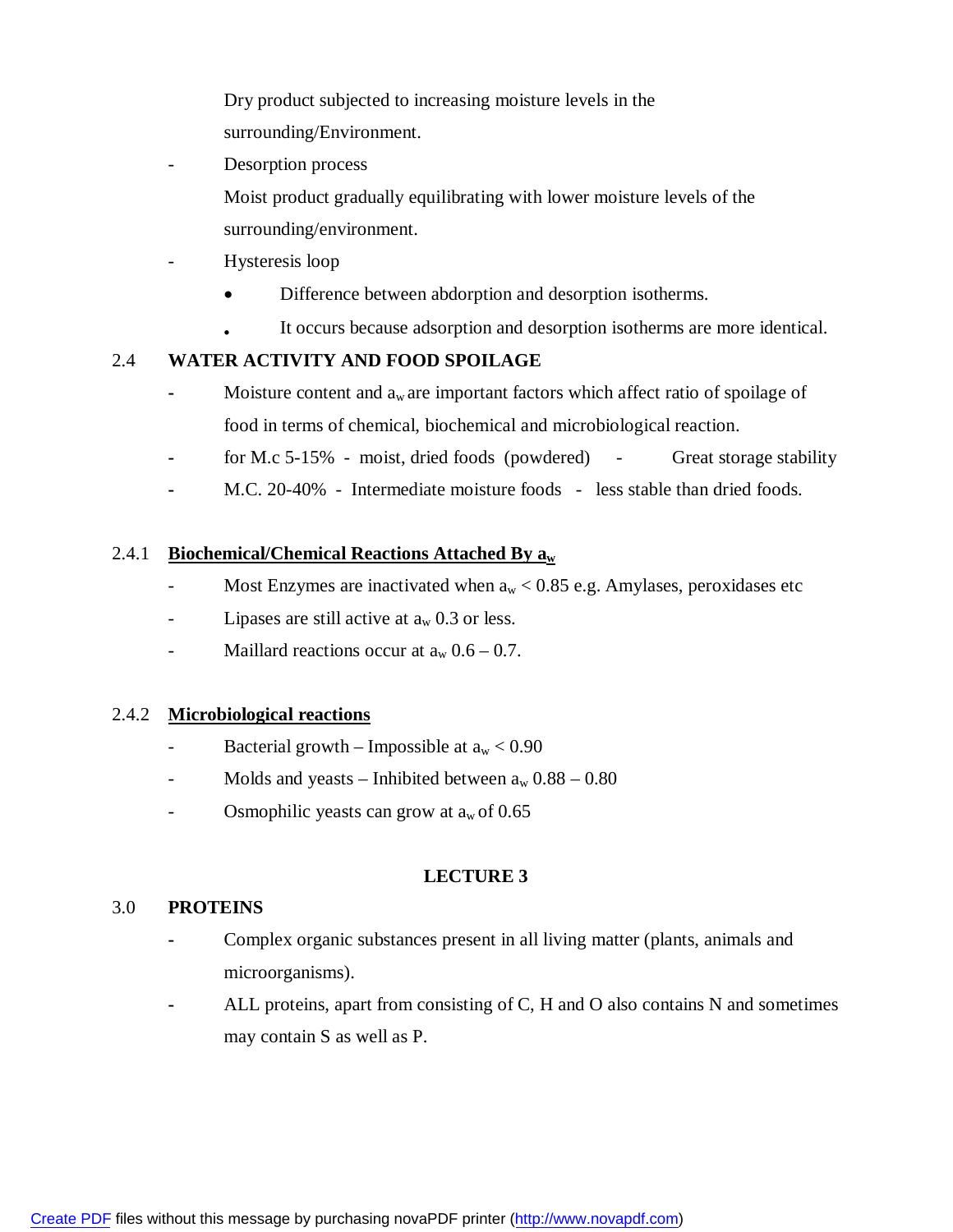## 3.1 **AMINO ACID**

- Structural units of all proteins are amino acids. General formula  $RCN(NH<sub>2</sub>)$ COOH.
- There are 200 such amino acids.
	- Aliphatic monomerino monocarboxylic amino acids Gycine, Alanine, Valine, Lecicine, Isoleucine, Serine, Threonine and Proline.
	- \* Sulphure containing amino acids. Cycteine cystine & methionine.
	- \* Mono a,omp Dicarboxylic amino acids. Aspartic acid and colutamic acid.
	- \* Basic Amino acids.

Lysine, Arginine and Histialine

- \* Aromatic amino acids. Phenyl alanine, agrosine and Tryptophan
- \* Derivatives of other amino acids
	- 4 Hydroproline and 5-Hydrolysine.

## 3.1.1 **Properties of Amino acids**

- Optical Activity
- Zwitterion formation (Electrostatically neutral form).
- Isoelectic point –pH at which the amino acid consist of mainly Zwitterion e.g. for Glyes  $pHi = 5.97$

## 3.2 **CLASSIFICATION OF PROTEINS**

- can be based on solubility, coagulation or prosthesic groups.
- Simple proteins

proteins that will yield only amino acids on hydrolysis e.g. Asbamins, globalins, colutelins, protamines etc.

Complex proteins

Proteins that contains non-protein entities attached to the polypeptide chain e.g. phospoproteins, Glycoproteins, Lipoproteins, Chromoproteins, Nucleoproteins etc.

# 3.2.1 **Properties of Proteins**

- Amphoterism
- Solubility
- Colour Reactions e.g. Biuret reaction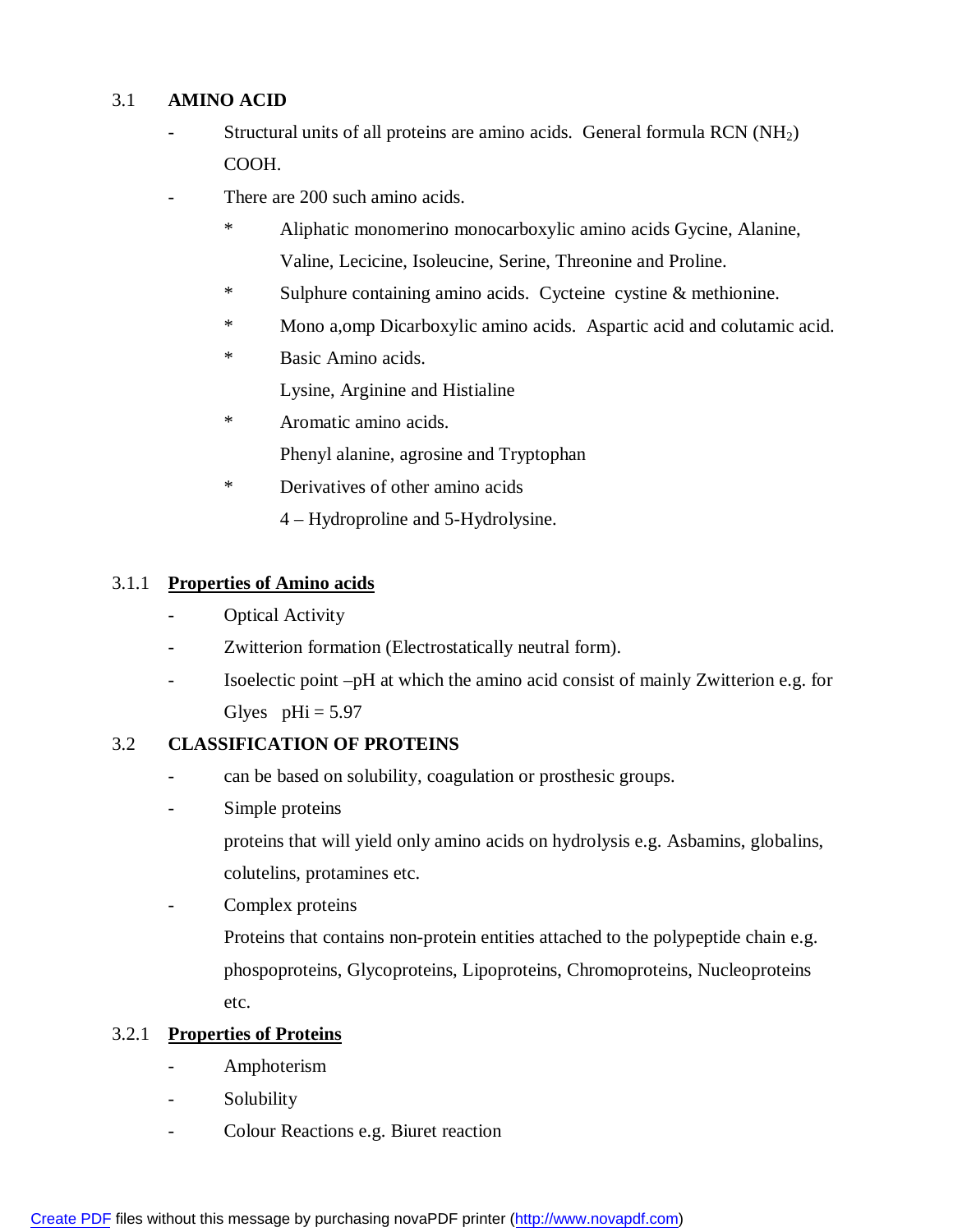- Hydrolysis using 6 mHCL, or 5MN<sub>a</sub>OH or action of proteolytic enzymes.
- Oxidation Reduction reaction
- Sensory characteristics Tasteless, odourless and Colourless.
- Molecular weight they are High  $Mw$  cpds.
	- e.g. Insulin 5,700, Myosin 620,000 Ribonuclease 12,000.
- Structure of proteins are joined by (prh) peptide bonds.
	- \* primary eg mw, aa composition and linear sequence of the aa residues along the polypeptide chain.
	- \* Conformation:
		- Secondary structure
		- Tertiary structure
		- Quaternary structure

### 3.2.2 **Protein Denaturation**

Term used to describe changes in the physico-chemical properties of soluble proteins. It can be described as any modification in the conformation of a protein.

- Factors that can cause protein Denaturation.
	- Heat
	- Strong acids (low pH)
	- Strong bases (High pH)
	- Some solvents such as ethanol
	- Conc solution of salts
	- Phenolic substances.
- Changes that may accompany denaturation
	- Coagulation (Loss of solubility)
	- Gel formation
	- Higher Digestibility (Higher susceptibility to Enzyme hydrolysis)
- **Renaturation**

Reverse of denaturation (slow and practically irreversible).

- **Application** 
	- Denaturation of Enzymes e.g. Blanching of fruit and vegetables. Pasteurization of milk etc.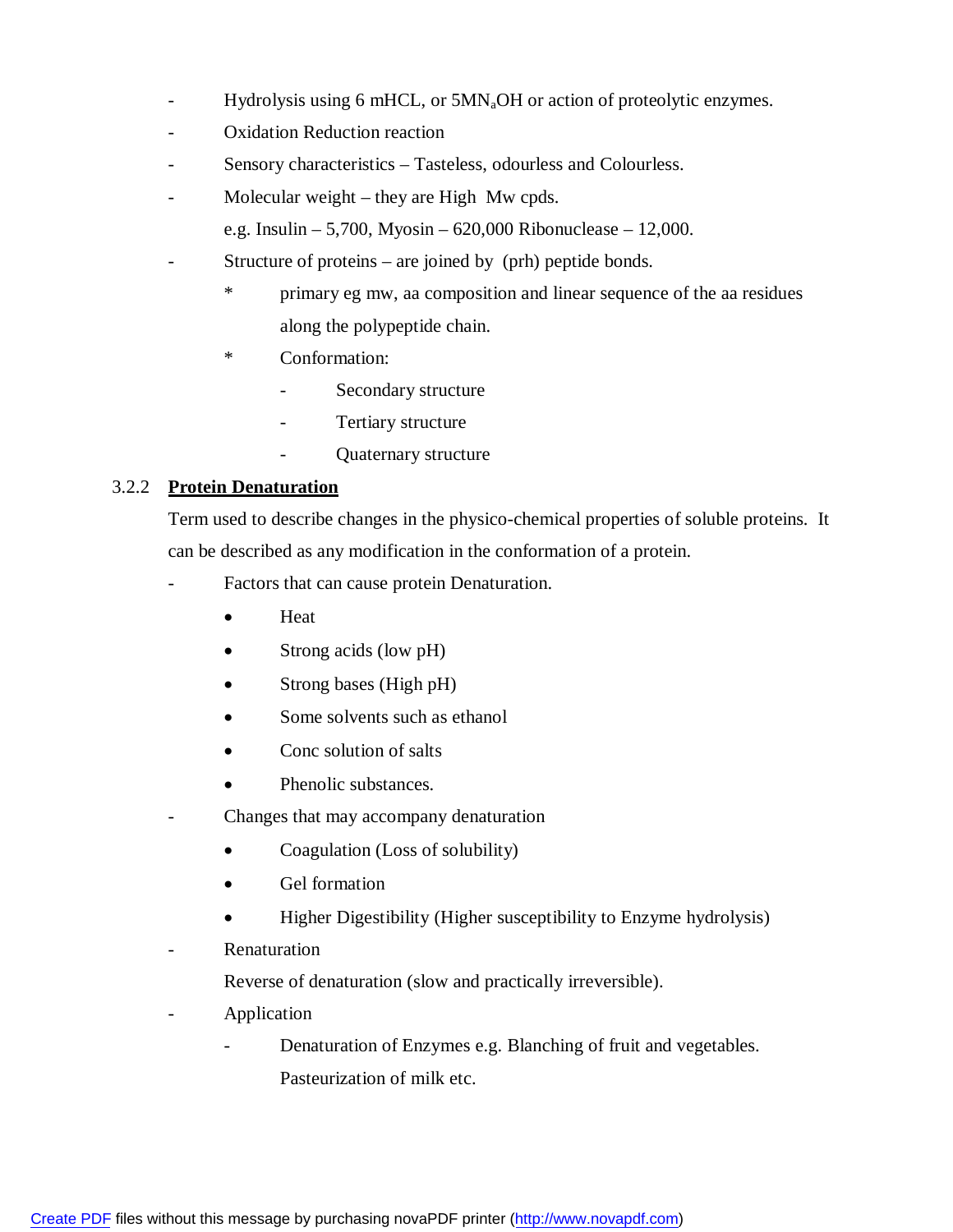- Preparation of cheese –Acidification of milk proteins souring of milk (yoghurt)
- Flavour and texture modification though exposure of  $-$  SG groups eg Eggs, meta/wheat proteins.

## **LECTURE 4**

### 4.0 **BROWNING REACTIONS**

Complex reactions which occur in food leading to formation of brown colour. It could be as a result of processing or storage of food. Two main types:

- Enzymic Browning
- Non-Enzymic

## 4.1 **ENQYMIC BROWNING OF FOODS**

Browning catalysed by enzyme, it occurs in the

- Presence of oxygen
- Phenolase Enzyme (or Polyphenol loxidases)
- Enzyme activity can be divided into 2:
	- The cresolase activity
	- The catecholase activity.
- Characteristics:
	- The enzymes are copper proteins and they are active in the monovalent form of copper.
	- pH of activity near 7
	- Fairly resistant to heat.
- Specificity of the Enzyme
	- Acts on monophenol or ortho-diphenol not on meta-diphenol.
- Reactions:
	- Crisolate activity It acts as oxygen transferable in the hydrogenation ofmonophenol to polyphenol derivatives. Eg. Tyrasine  $-3$ ,  $4$  – dihydroxy phenyl Alamine (DOPA).
	- Catccholase activity.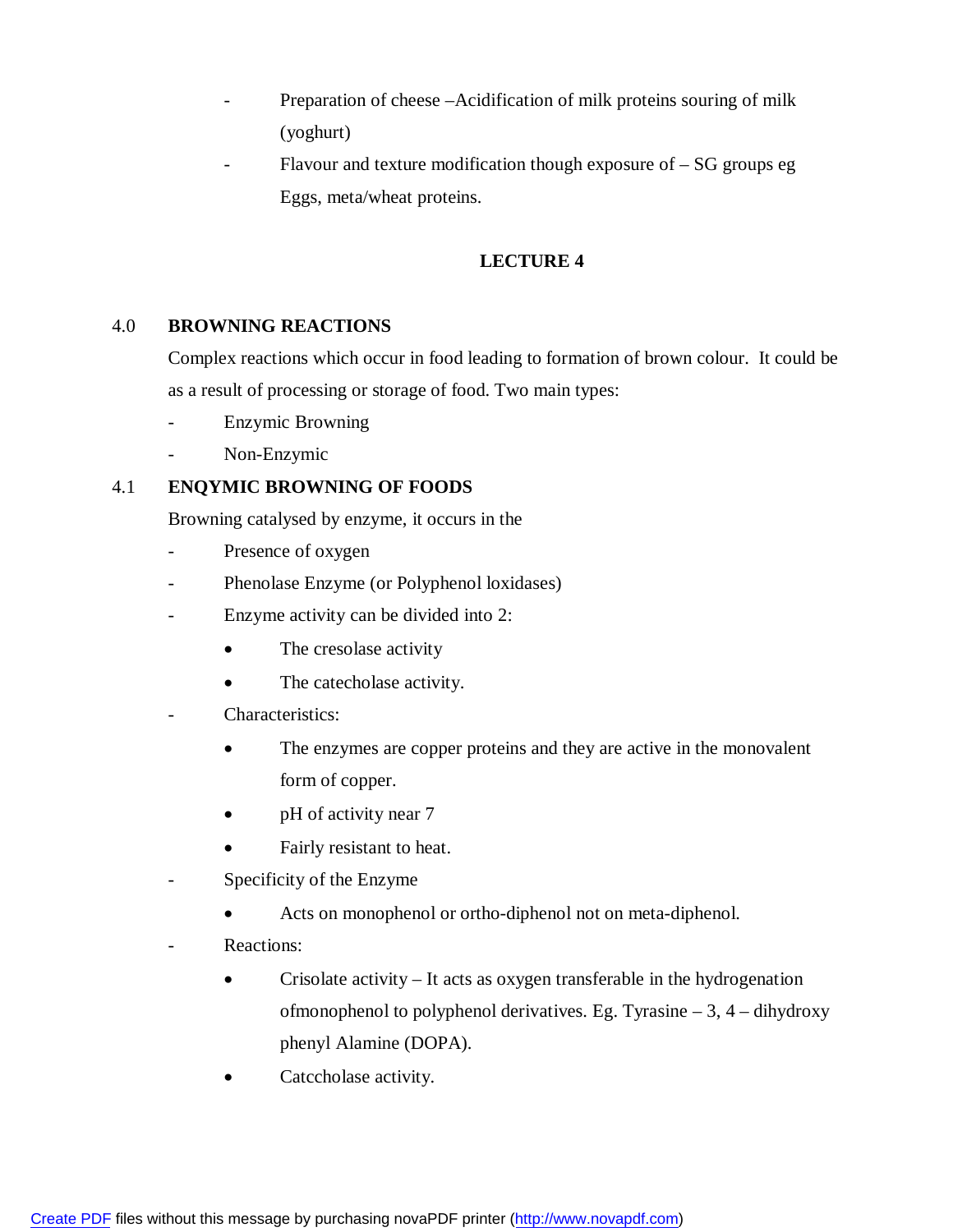Acts as a dehydragenase enzyme in removing Hydrogen from substances. DOSA – O. quinine phenyl Alamine,

- The quinine then forms DOPAchrome which polymerises to form melanin.
- Application:

Common during processing of vegetable tissues that rich in polyphenols e.g yam.

### 4.1.2 **Control of Enzymic Browning**

Aim – To stop activity of phenolase enzyme.

Methods:

- Heat treatment e.g. Blanching
- Use of  $SO_2$  It inhibits phenolase enzyme.
- Use of acids.
	- Eg. Ascorbic acid
	- other acids e.g. Citric, Malic
- Removal of surface oxygen
- Use of salts e.g. Nacl solution
- Other methods e.g. Borate salts, HCN etc. Some of these may not be applicable to food because of some other effects e.g HCN in poisonous, boric/Borate salt may colour the food etc.

# **LECTURE 5**

## 5.0 **NON-ENZYMIC BROWNING OF FOODS**

Browning that is not catalysed by enzyme. Three types exists:

- Maillard Reaction
- **Caramelization**
- Ascorbic Acid browning

## 5.1 **MAILLARD REACTION**

This type of browning involves reaction between sugars and amino acids (proteins). It occurs at high temperature. The reactions involved can be divided into 5 main steps:

Condensation of sugars with amino compound.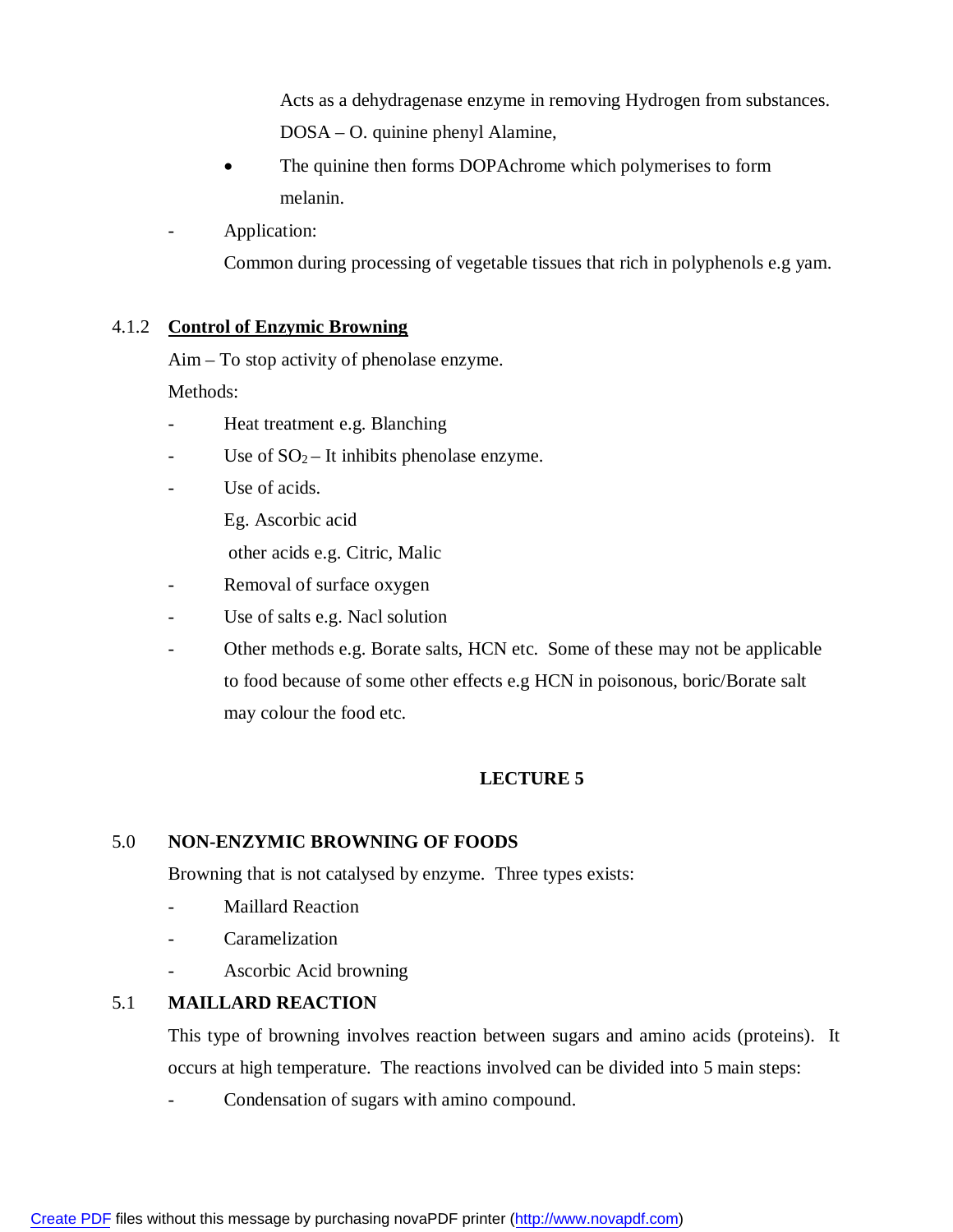- Rearrangement of condensation products (Amadori-rearrangement)
- Dehydration of rearrangement products leading to formation of furfural or its derivative (HMF).
- Degradation and fission reaction
- Polymerization of the products of degradation and fission into melanin/melanolin

### 5.1.1 **Application**

Browning during food processing such as baking of bread, roasting of

### 5.2 **ASCORBIC ACID BROWNING**

Non enzymic browning phenomenon associated units fruit juices and concentrated especially discolouration of citrus products.

- Ascorbic acid browning can occur in the presence or absence of amino acids.
- Although mechanism of reaction is not very clear, it involves oxidation of Ascorbic acid in the presence of air to dehydroascorbic acid and subsequently to 2, 3-diketogulonic acid.
- The presence of oxygen tends to intensify colour formation until it reaches a maximum and then colour formation decreases in the presence of excess oxygen as if oxygen had a bleaching effect on the pigment formed.
- Among the intermediates identified:
	- furfural
	- 2-furoic acid
	- Threonic acid
	- Oxalic acid
	- L-erythro-pentosulose
	- Carbon dioxide

### 5.3 **CARAMELIZATION**

- Browning reactions of sugars in the absence of amino acids and at high temperatures  $>100^{\circ}$ C. This temperature is higher than temperatures at which maillard reactions occur. It is otherwise called pyrolysis of sugars.
- Pyrolysis usually lead to formation of brown colour and characteristic flavours.
- It may be intentional or incidental during food processing.
- Catalysts.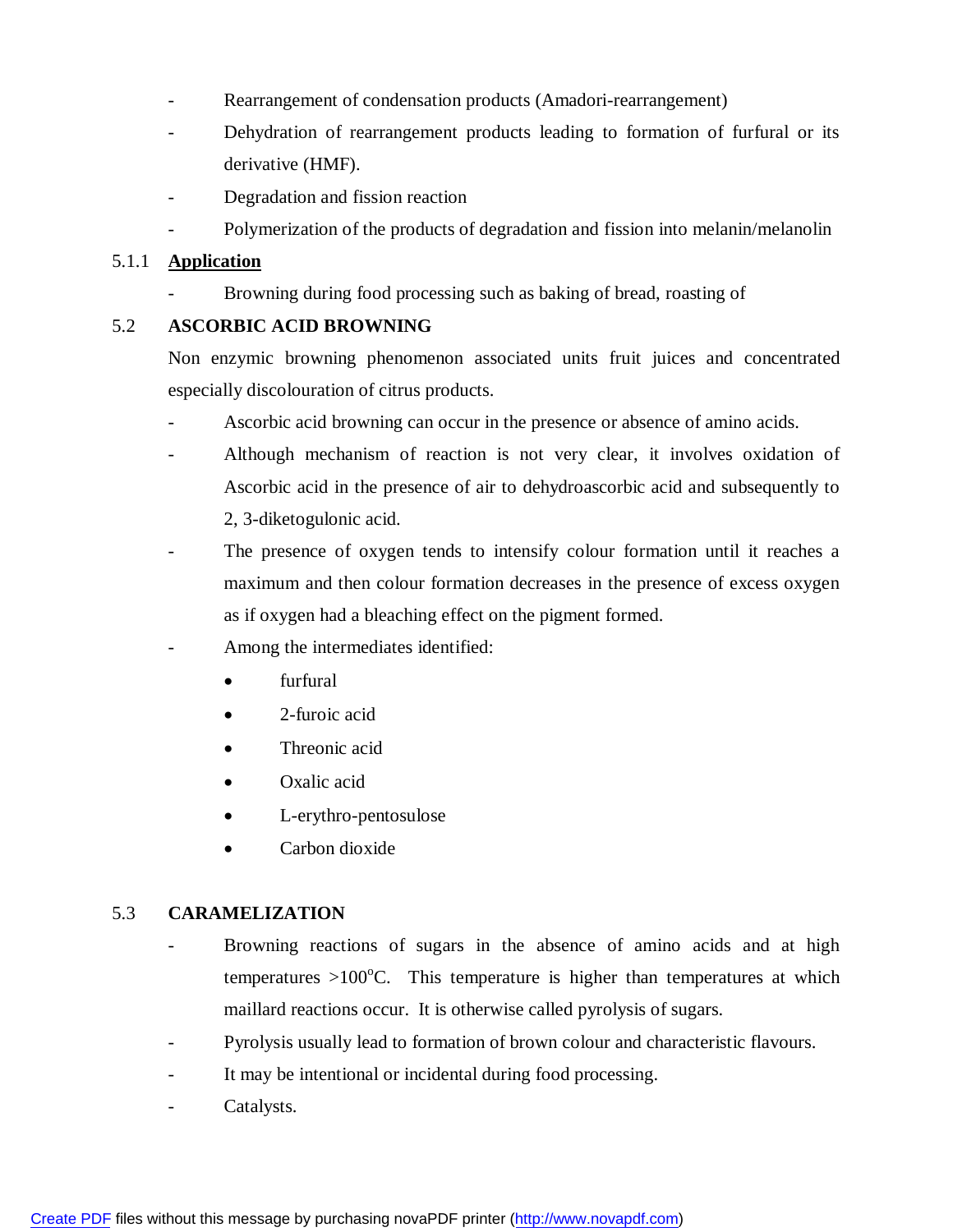Caramelization is catalysed by phosphates, alkalis, acids and salts of carboxylic acids of citrate, fumarate, tartarate and malate.

- Mechanism of reaction not totally clear but may be similar to that of sugar-amino browning and could involve:
	- Enolization
	- Dehydration
	- Fission

Leading to formation of Hydroxy- furfural (HMF).

### 5.4 **NUTRITIONAL EFFECT OF BROWNING**

- Irreversible binding of amino acids into complex pigments
- Destruction of amino acids through strecker degradation.

### 5.5 **PRACTICAL PREVENTION OF BBROWNING**

- **-** Refrigeration
- Use of chemicals e.g.  $SO<sub>2</sub>$
- Low pH
- Lowering concentration
- Use of sucrose
- Fermentation

## **LECTURE 6**

### 6.0 **LIPIDS**

Lipids are natural substances which are insoluble in water, but soluble in non-polar solvents such as hexane, benzene, carbon tetrachloride, ether etc. Chemically, they can be described as actual or potential derivatives of fatty acids or closely related substances.

### 6.1 **CLASSIFICATION**

- Simple lipids
- Composite lipids
- Sphingo lipids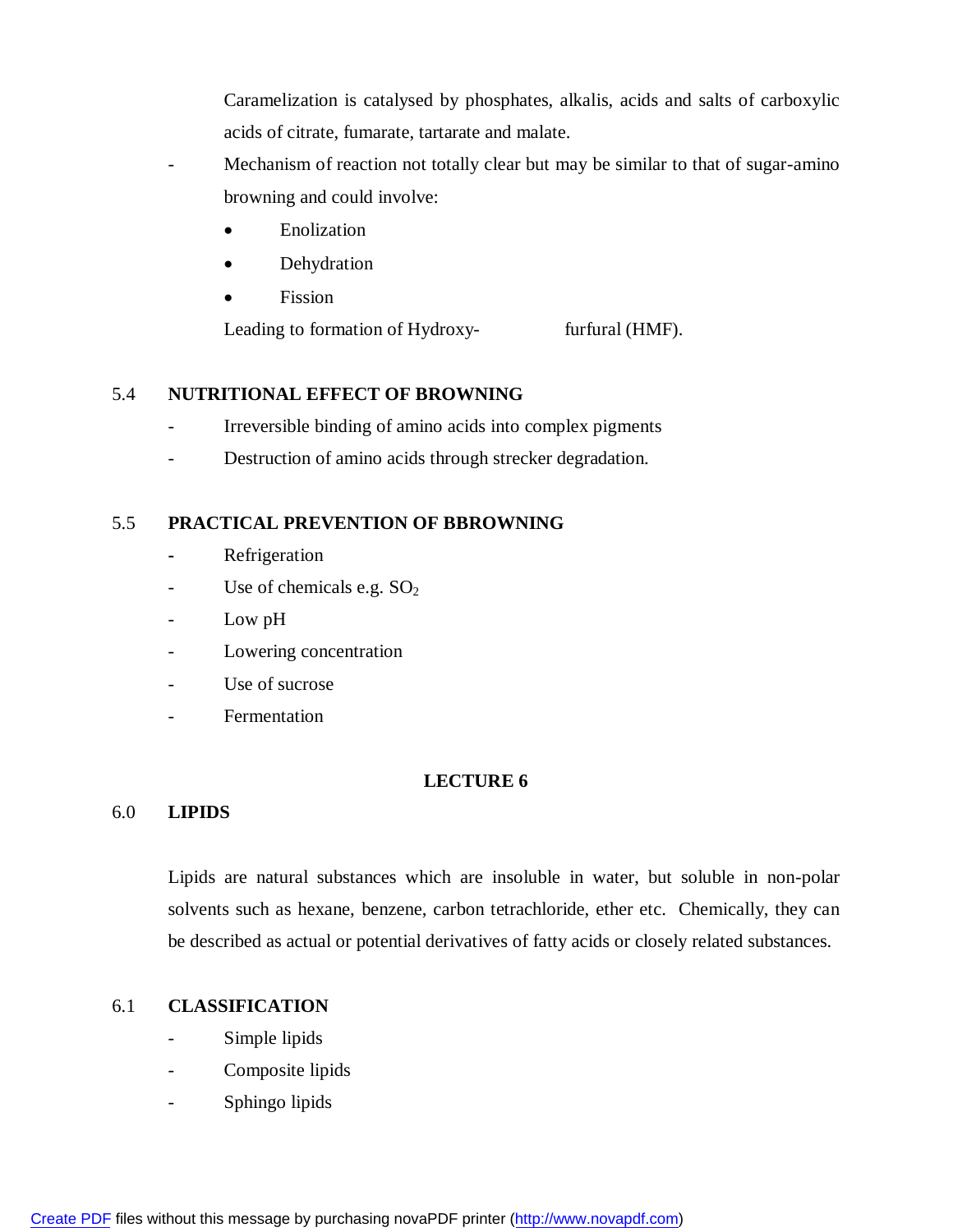Derived lipids

#### 6.2 **SIMPLE LIPIDS**

Glyteryl esters

They are formed as a result of esterification of glycerol molecule with fatty acid units. They can be:

- Monoglyceride glycerol  $+1$  Fatty acid
- Diglyceride glycerol + 2 fatty acid
- Triglyceride glycerol  $+3$  fatty acid

Most natural fats and oils are Triglycerides  $(TC_a)$ 

If the  $TC_a$  exists as solid at room temperature it is a FAT

If the  $TC_a$  exists as liquid at room temperature it is an OIL

### 6.2.1 **FATTY ACIDS**

Aliphatic carboxylic acids. They can be divided into 2 main types:

- Saturated fatty acid (No double bond)
- Unsaturated fatty acid (Double bond present)
- Saturated fatty acids are homologous series with a general formula and gradation in properties (physical and chemical) e.g. Butyric acid, caproic acid etc.
- Unsaturated fatty acids makes up the fatty acids contained in majority of oils from plant sources e.g. oleic acids, Linoleic acid, etc.
- Glyceryl resters can be simple or mixed  $TC_a$ Simple  $TC_a$  have all the 3 fatty acid units the same. Mixed  $TC_a$  have all the 3 fatty acid units different.
- Most natural fats and oils are mixed  $TC_a$

### 6.3 **PROPERTIES OF TRIGLYCERIDES**

- 6.3.1 Physical properties
	- Colourless, odourless, tasteless and water Insoluble – melting point – Refractive index
	- Plasticity Specific gravity smoke, flash and fire prints etc.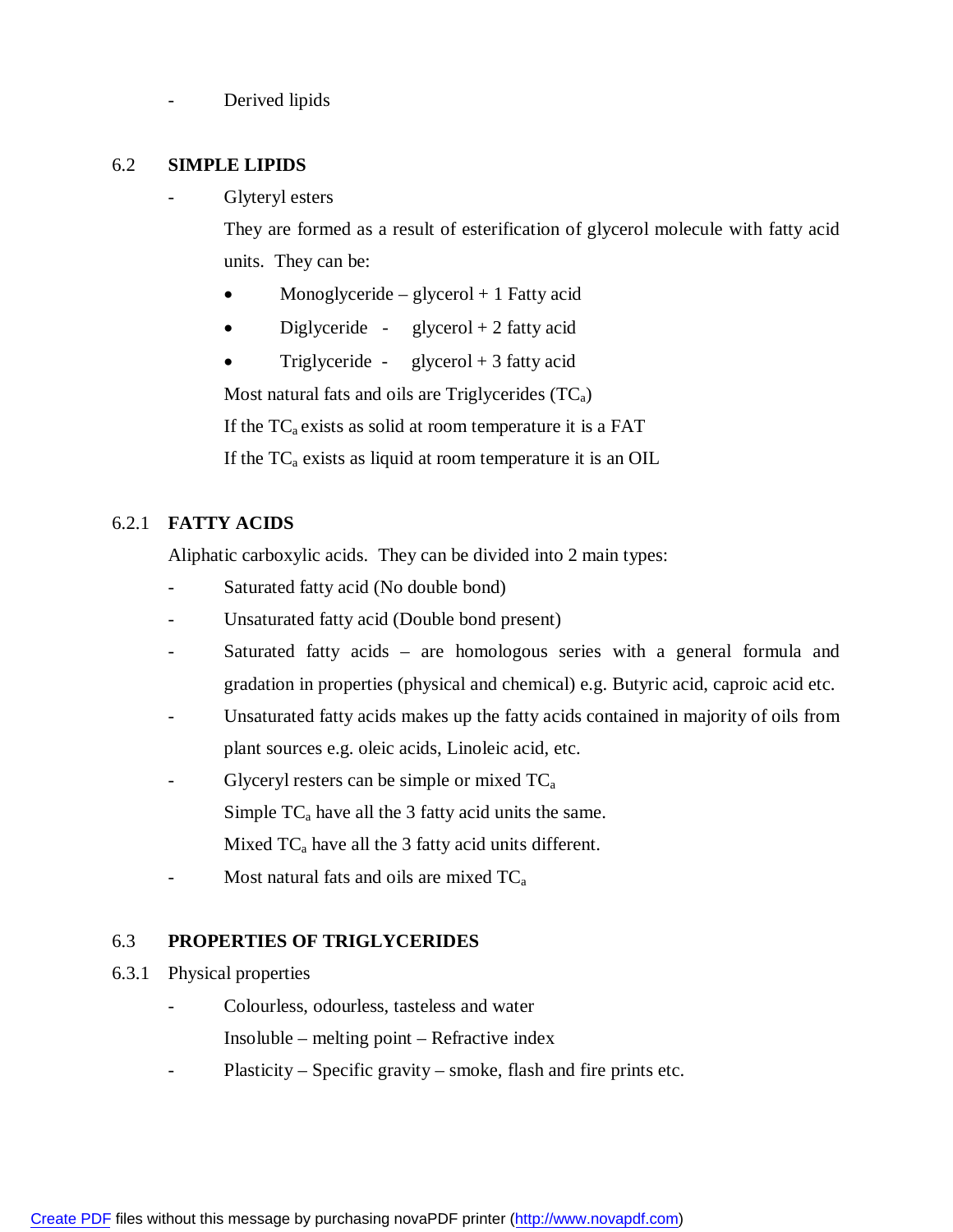#### 6.3.2 **Chemical properties**

- Hydrolysis (Saponification)
- Oxidation (Antoxidation)
- Iodine value
- Acid/free fatty acid value etc.

#### **LECTURE 7**

#### 7.0 **LIPID OXIDATION**

- Rancidity Occurrence of off-flavours in fat containing foods.
- Antoxidation-spontaneous oxidation of a substance in contact with molecular oxygen.
- Consequences of lipid antoxidation.
	- Rancidity
	- Colour changes accelerated through browning reactions.
	- Impaired nutritional value of food
	- Toxicity
- Part most affected by lipid antoxidation is the unsaturated fatty acids and this becomes more pronounced as the number of double bonds increases.

#### 7.1 **MECHANISM OF REACTION**

Step 1; Initiation

RH - activation  $R + H$ 

- Step 2: Propagation
	- $R + O<sub>2</sub> ROO$

 $ROO + RH - R' + ROOH$ 

Step 3: Decomposition

 $ROOH - RO + OH$  (also R, ROO etc)

Step 4: Termination

 $ROO + X - Stable$ 

#### **Activation**

Note: The methylenic groups adjacent to a double bond of a fatty acid is particularly labile.